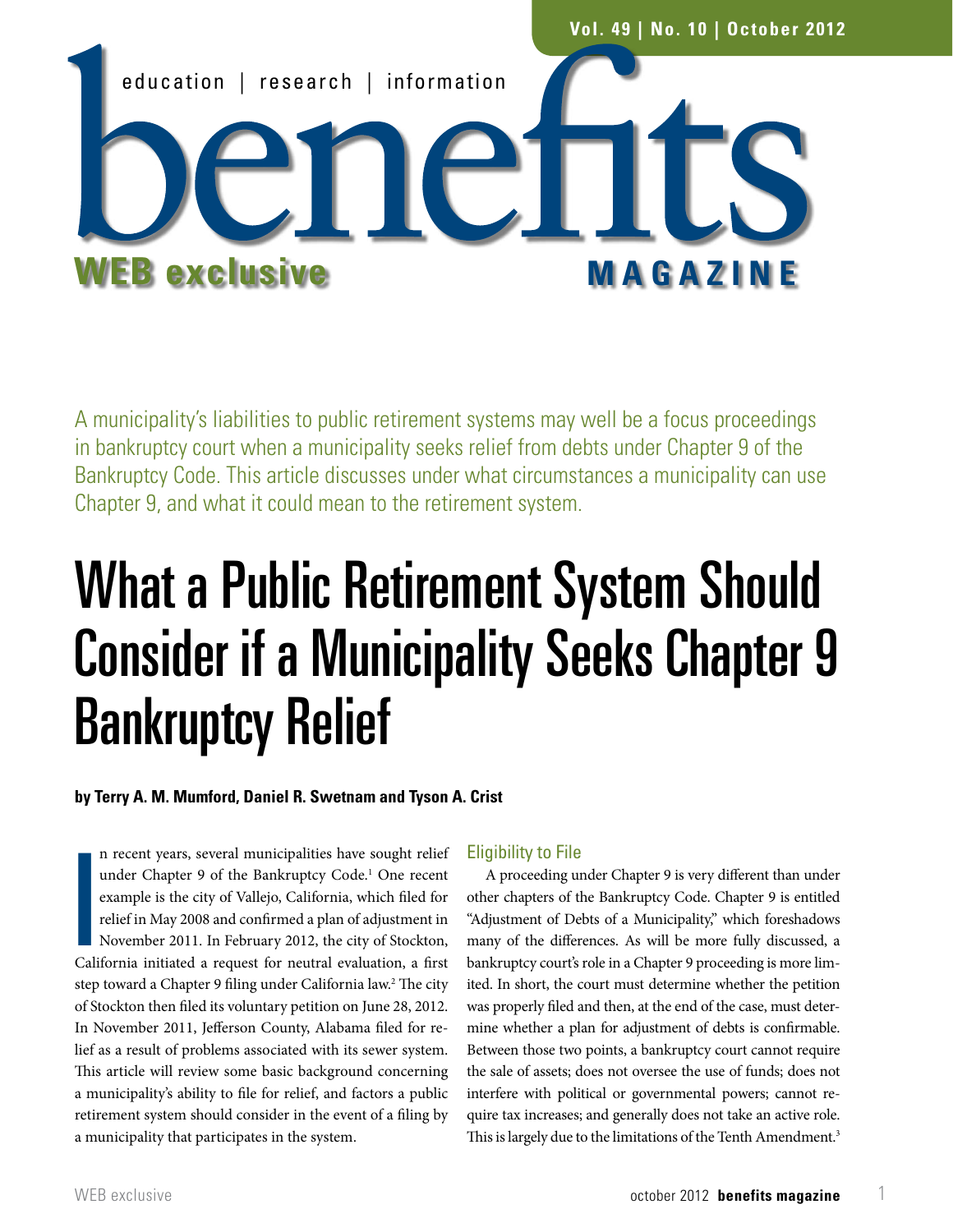# TABLE

# **Laws on Authorizing Municipal Filing of Chapter 9 Bankruptcy, by State**

| <b>State</b>    | <b>Statute</b>                                                                    | <b>Provisions</b>                                                                                                                                                                                         |
|-----------------|-----------------------------------------------------------------------------------|-----------------------------------------------------------------------------------------------------------------------------------------------------------------------------------------------------------|
| Alabama         | Alabama Code §11-81-3 (2012)                                                      | General grant of authorization to file to the governing<br>body of any county, city, town or municipal authority.                                                                                         |
| Alaska          | N/A                                                                               | No statutory reference, thus filing is not authorized.                                                                                                                                                    |
| Arizona         | Arizona Revised Statutes, Annotated §35-603 (2012)                                | Authorization to file is limited to taxing districts.                                                                                                                                                     |
| Arkansas        | Arkansas Code, Annotated. §14-74-103 (West 2012)                                  | General grant of authorization to file to any taxing agency or<br>municipality.                                                                                                                           |
| California      | California Government Code §53760 (West 2012)                                     | A neutral evaluation process must take place prior to a local<br>public entity receiving authorization to file.                                                                                           |
| Colorado        | <b>Colorado Revised Statutes.</b><br>Annotated §37-32-102, §32-1-1403 (West 2012) | Authorization to file is limited to taxing, irrigation and drain<br>age districts.                                                                                                                        |
| Connecticut     | <b>Connecticut General Statutes,</b><br>Annotated §7-566 (West 2012)              | A municipality must obtain prior written consent from<br>the governor to file.                                                                                                                            |
| Delaware        | N/A                                                                               | No statutory reference, thus filing is not authorized.                                                                                                                                                    |
| Florida         | Florida Statutes, Annotated. §218.01 (West 2012)                                  | General grant of authorization to file to municipalities, taxing<br>districts and political subdivisions.                                                                                                 |
| Georgia         | Georgia Code, Annotated. §36-80-5 (West 2012)                                     | Expressly prohibits filing by any county, municipality, school<br>district, authority, division, instrumentality, political subdivision,<br>or public body corporate created under the laws of the state. |
| Hawaii          | N/A                                                                               | No statutory reference, thus filing is not authorized.                                                                                                                                                    |
| Idaho           | Idaho Code, Annotated. §67-3903 (West 2012)                                       | Authorization to file is limited to taxing districts.                                                                                                                                                     |
| <b>Illinois</b> | Illinois Compiled Statutes,<br>Annotated. 320/5-320/9 (West 2012)                 | Allows filing but has established elaborate internal<br>procedures that must occur before filing can take place with<br>the intent to deter filing.                                                       |
| Indiana         | N/A                                                                               | No statutory reference, thus filing is not authorized.                                                                                                                                                    |
| lowa            | lowa Code, Annotated. §§76.16-76.16A (West 2012)                                  | Prohibits filing unless the entity is rendered insolvent as a<br>result of a debt involuntarily incurred.                                                                                                 |
| Kansas          | Kansas Statutes, Annotated. §§10-1101-10-1116,<br>§§79-2938-79-2942 (West 2012)   | Establishes elaborate internal procedures or regulations<br>regarding restructuring debt but does not authorize filing.                                                                                   |
| Kentucky        | Kentucky Revised Statutes,<br>Annotated. §66.400 (West 2012)                      | Prior to filing, the proposed plan must first receive<br>approval from the state local debt officer and the state local<br>finance officer.                                                               |
| Louisiana       | Louisiana Revised Statutes,<br>Annotated. §13:4741, §§39:619-620 (2012)           | Depending on the entity filing, the State Bond and Tax Board<br>and/or the governor and attorney general must give written<br>approval for filing.                                                        |
| Maine           | N/A                                                                               | No statutory reference, thus filing is not authorized.                                                                                                                                                    |
| Maryland        | N/A                                                                               | No statutory reference, thus filing is not authorized.                                                                                                                                                    |
| Massachusetts   | Massachusetts General Laws,<br>Annotated. ch. 44, §14 (West 2012)                 | Cities and towns cannot be exempted from paying debts.                                                                                                                                                    |
| Michigan        | Michigan Compiled Laws, Annotated.<br>§§141.1512-141.1515 (West 2012),            | Establishes elaborate internal procedures or regulations<br>regarding restructuring of debt but does not authorize filing.                                                                                |
| Minnesota       | Minnesota Statutes, Annotated.<br>§471.831 (West 2012)                            | General grant of authorization to file given to municipalities<br>as "municipality" is defined in 11 U.S.C. §101.                                                                                         |
| Mississippi     | N/A                                                                               | No statutory reference, thus filing is not authorized.                                                                                                                                                    |
| Missouri        | Missouri Annotated Statutes, §427.100 (West 2012)                                 | General grant of authorization to file to any municipality or<br>political subdivision.                                                                                                                   |

The first issue that may come before the bankruptcy court in a Chapter 9 case is whether a debtor is eligible for relief. Section 109(c) of the Bankruptcy Code contains five requirements for

eligibility for relief.4 The municipality has the burden of proof and must meet each of the mandatory provisions of Section  $109(c)(1)$  (4) plus one of the alternative provisions of Section 109(c)

(5) to be eligible for relief. A major fight in most Chapter 9 cases is whether a municipality has met all five of the requirements. These provisions are briefly summarized here.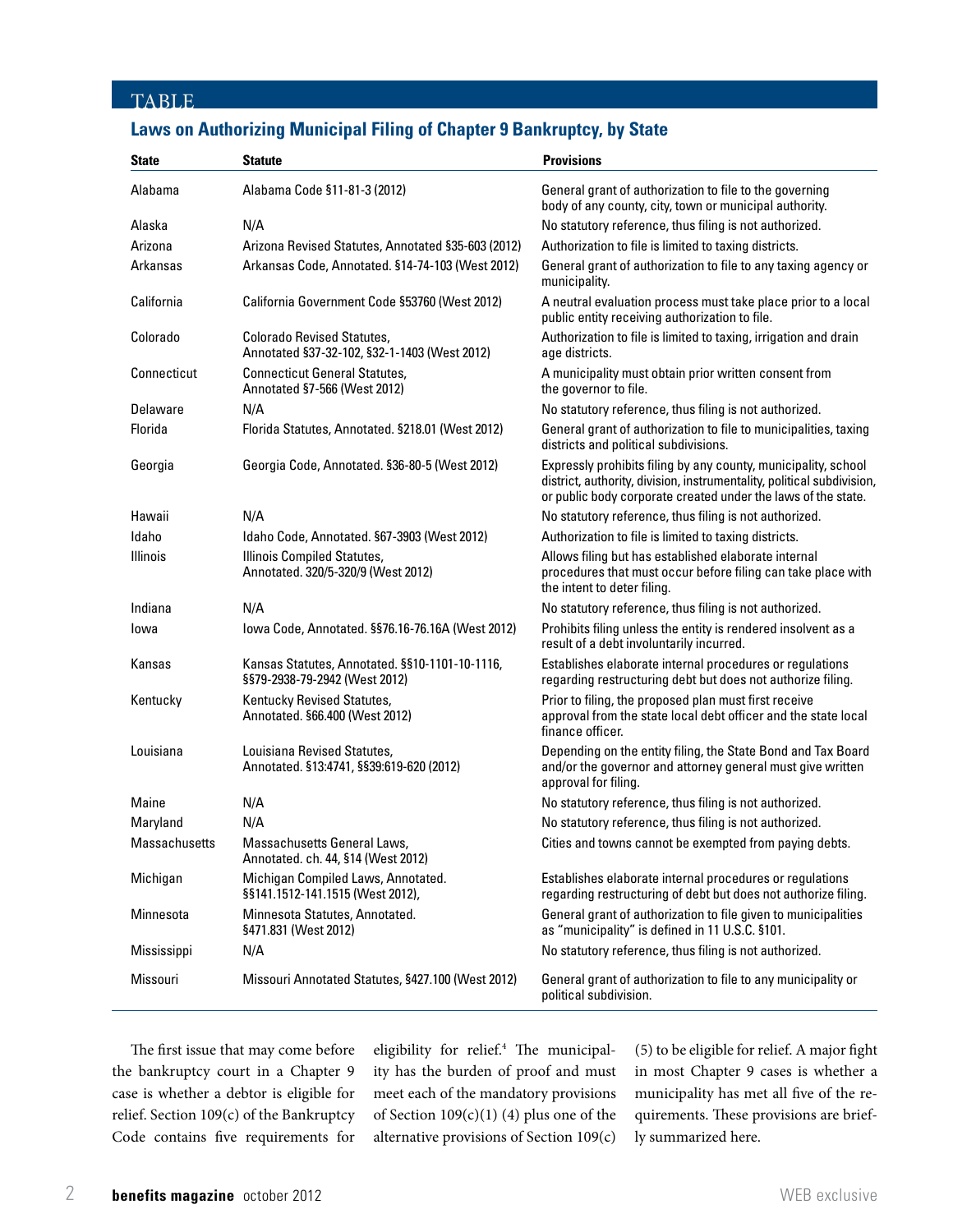## **TABLE**

# **Laws on Authorizing Municipal Filing of Chapter 9 Bankruptcy, by State**

| <b>State</b>            | <b>Statute</b>                                                                                                                                                                                   | <b>Provisions</b>                                                                                                                                                                                                                                                                              |
|-------------------------|--------------------------------------------------------------------------------------------------------------------------------------------------------------------------------------------------|------------------------------------------------------------------------------------------------------------------------------------------------------------------------------------------------------------------------------------------------------------------------------------------------|
| Montana                 | Montana Code, Annotated.<br>§7-7-132, §85-7-2041 (West 2012)                                                                                                                                     | Authorization to file is limited to local entities<br>and irrigation districts.                                                                                                                                                                                                                |
| Nebraska                | Nebraska Revised Statutes,<br>Annotated. §13-402 (West 2012)                                                                                                                                     | General grant of authorization to file to any county,<br>city, village, school district, agency of the state government,<br>drainage district, sanitary and improvement district, or other<br>political subdivision.                                                                           |
| Nevada<br>New Hampshire | Nevada Revised Statutes, Annotated.<br>§§354.655-.354.725 (West 2012)<br>N/A                                                                                                                     | Establishes elaborate internal procedures or regulations<br>regarding restructuring of debt but does not authorize filing.<br>No statutory reference, thus filing is not authorized.                                                                                                           |
| New Jersey              | New Jersey Statutes, Annotated.<br>§52:27-40 (West 2012)                                                                                                                                         | Approval of the municipal finance commission is<br>required before filing.                                                                                                                                                                                                                     |
| New Mexico              | N/A                                                                                                                                                                                              | No statutory reference, thus filing is not authorized.                                                                                                                                                                                                                                         |
| New York                | New York Local Finance Law §85.80                                                                                                                                                                | General grant of authorization to file to a municipality                                                                                                                                                                                                                                       |
|                         | (McKinney 2012)                                                                                                                                                                                  | or its emergency financial control board.                                                                                                                                                                                                                                                      |
| <b>North Carolina</b>   | North Carolina General Statutes, Annotated.<br>§23-48 (West 2012)                                                                                                                                | Approval of the Local Government Commission<br>of North Carolina is required prior to filing.                                                                                                                                                                                                  |
| North Dakota            | N/A                                                                                                                                                                                              | No statutory reference, thus filing is not authorized.                                                                                                                                                                                                                                         |
| <b>Ohio</b>             | Ohio Revised Code, Annotated. §133.36 (West 2012)                                                                                                                                                | The tax commissioner must approve filing.                                                                                                                                                                                                                                                      |
| Oklahoma                | Oklahoma Statutes, Annotated. Title 62,<br>§283 (West 2012) §23-48 (West 2012)                                                                                                                   | General grant of authorization to file to a municipal<br>corporation or political subdivision.                                                                                                                                                                                                 |
| Oregon                  | OR. Revised Statutes, Annotated.<br>§548.705 (West 2012)                                                                                                                                         | Authorization to file is limited to irrigation and<br>drainage districts.                                                                                                                                                                                                                      |
| Pennsylvania            | 53 Pennsylvania Statutes, Annotated. §5571<br>(West 2012); 72 Pennsylvania Statutes, Annotated.<br>§1601-D.1 (West 2012); 74 Pennsylvania<br>Consolidated Statutes, Annotated. §1733 (West 2012) | Approval of the State Department of Internal Affairs is<br>required prior to filing. A entity cannot file if it has<br>outstanding bonds that were issued under 74 Pennsylvania<br>Consolidated Statutes Chapter 17. Third-class cities are<br>also prohibited from filing until July 1, 2012. |
| <b>Rhode Island</b>     | Rhode Island General Laws, Annotated.<br>§45-9-7 (West 2012)                                                                                                                                     | If a receiver is appointed, the receiver is authorized to file.                                                                                                                                                                                                                                |
| <b>South Carolina</b>   | South Carolina Code, Annotated. §6-1-10 (2012)                                                                                                                                                   | General grant of authorization to file to any county, municipal<br>corporation, township, school district, drainage district or<br>other taxing or governmental unit organized under the laws of<br>the state.                                                                                 |
| South Dakota            | N/A                                                                                                                                                                                              | No statutory reference, thus filing is not authorized.                                                                                                                                                                                                                                         |
| Tennessee               | N/A                                                                                                                                                                                              | No statutory reference, thus filing is not authorized.                                                                                                                                                                                                                                         |
| Texas                   | Texas Local Government Code, Annotated.<br>§140.001 (West 2012)                                                                                                                                  | General grant of authorization to file to a municipality, taxing<br>district or other political subdivision.                                                                                                                                                                                   |
| Utah                    | N/A                                                                                                                                                                                              | No statutory reference, thus filing is not authorized.                                                                                                                                                                                                                                         |
| Vermont                 | N/A                                                                                                                                                                                              | No statutory reference, thus filing is not authorized.                                                                                                                                                                                                                                         |
| Virginia                | N/A                                                                                                                                                                                              | No statutory reference, thus filing is not authorized.                                                                                                                                                                                                                                         |
| Washington              | Washington Revised Code, Annotated.<br>§39.64.080 (West 2012)                                                                                                                                    | Authorization to file is limited to taxing districts.                                                                                                                                                                                                                                          |
| West Virginia           | N/A                                                                                                                                                                                              | No statutory reference, thus filing is not authorized.                                                                                                                                                                                                                                         |
| Wisconsin               | N/A                                                                                                                                                                                              | No statutory reference, thus filing is not authorized.                                                                                                                                                                                                                                         |
| Wyoming                 | N/A                                                                                                                                                                                              | No statutory reference, thus filing is not authorized.                                                                                                                                                                                                                                         |

## **1. The Entity Must Be a Municipality**

The first requirement is that the entity must be a municipality.5 A *municipality* is defined in the Bankruptcy Code as a "political subdivision or public agency or instrumentality of a State."6 This excludes states themselves.

Disputes can arise concerning whether a particular entity,

or a particular operation, is part of a municipality.<sup>7</sup> For example, in *In re City of Central Falls*, R.I.<sup>8</sup> there was a dispute about whether the school system was part of the city of Central Falls. Based on various amendments to the city charter, the bankruptcy court determined that the school system was not part of the city and therefore not part of the Chapter 9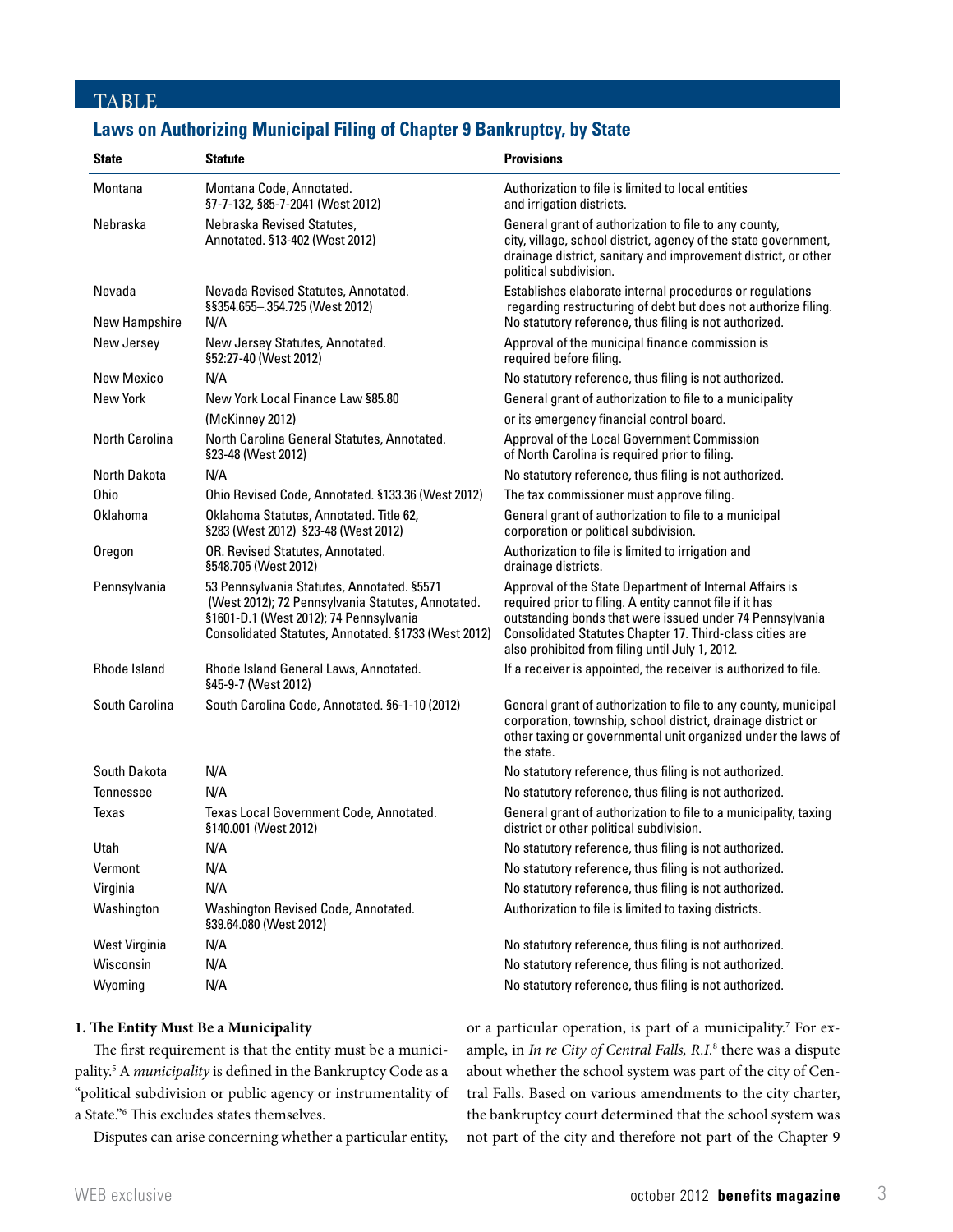<< bios



 **Terry A.M. Mumford** is an Indianapolis, Indiana partner in the Employee Benefits Group at Ice Miller LLP and concentrates her practice in public sector employee benefits. She works with governmental pension plans across the country, and consults with public sector

employers and associations, including public university systems and educational institutions, on a variety of benefit matters. She is serving as vice president of the National Association of Public Pension Attorneys. Mumford earned a B.A. degree from Swarthmore College and a J.D. degree from the Indiana University School of Law. She can be contacted at Terry.Mumford@icemiller.com.



**Daniel R. Swetnam** is a partner in the Columbus, Ohio office of Ice Miller and focuses his practice on business restructuring and creditors' rights. He represents both debtors and creditors in bankruptcy and workout matters and has litigated plan confirmation issues, valuation issues, lease disputes, preference claims, motions

for relief from stay and numerous other bankruptcy issues. Swetnam earned a B.A. degree from Ohio State University and a J.D. degree from University of Cincinnati College of Law. He can be contacted at Daniel.Swetnam@icemiller.com.



**Tyson A. Crist** is a Columbus, Ohio partner in Ice Miller's Bankruptcy and Financial Restructuring Group. He has significant experience in representing creditors' committees, debtors and creditors in bankruptcy, as well as financial institutions in foreclosures and receiverships, and a multitude of clients in various other debtor/credi-

tor litigation and workouts. Crist earned a B.A. degree from the College of Wooster and a J.D. degree from Ohio State University Moritz College of Law. He can be contacted at Tyson.Crist@icemiller.com.

bankruptcy.9 Disputes of this nature should be resolved based on state or local laws, organizational or structural documents, or agreements. This can be a critical component in determining the scope of a Chapter 9 proceeding.

### **2. Authorization to File**

The second requirement is that the municipality must be "specifically authorized, in its capacity as a municipality or by name, to be a debtor under [Chapter 9] by State law, or by a governmental officer or organization empowered by State law to authorize such entity to be a debtor under such [Chapter 9]."10 The requirement of specific authorization was added in 1994, and the legislative history helps to explain this addition:

Under [former] section 901 of the Bankruptcy Code, a municipality may file for bankruptcy if, among other things, it is "generally authorized" to do so under State law. The courts have split regarding whether this provision requires express statutory authorization by State law in order for a municipality to file for bankruptcy. This section clarifies the eligibility requirements applicable to municipal bankruptcy filings by requiring that municipalities be specifically authorized by the State in order to be eligible to file for bankruptcy.<sup>11</sup>

This provision is designed to ensure that states retain some control over their political subdivisions and agencies. The following is a quick overview of how the states have addressed this issue:

- • Ten states expressly authorize any municipality to file for Chapter 9 relief (Alabama, Arkansas, Florida, Minnesota, Missouri, Nebraska, New York, Oklahoma, South Carolina and Texas).
- Six states grant authorization only to specific entities (Arizona, Colorado, Idaho, Montana, Oregon and Washington).
- • Nine states require some specific approval or procedures to file (California, Connecticut, Kentucky, Louisiana, New Jersey, North Carolina, Ohio, Pennsylvania and Rhode Island).
- • Three states prohibit filing for Chapter 9 relief (Georgia, Iowa, and Massachusetts).
- One state authorizes filing but has established elaborate internal procedures to deter filing (Illinois).
- • Three states' statutes do not mention filing but have established elaborate internal procedures and regulations regarding restructuring debt (Kansas, Michigan and Nevada).
- • Eighteen states have no statutory guidance regarding authorization for their municipalities to seek relief under Chapter 9; thus, these states have not authorized a filing and their municipalities are not eligible to file under Section 109(c) of the Bankruptcy Code (Alaska, Delaware, Hawaii, Indiana, Maine, Maryland, Missis-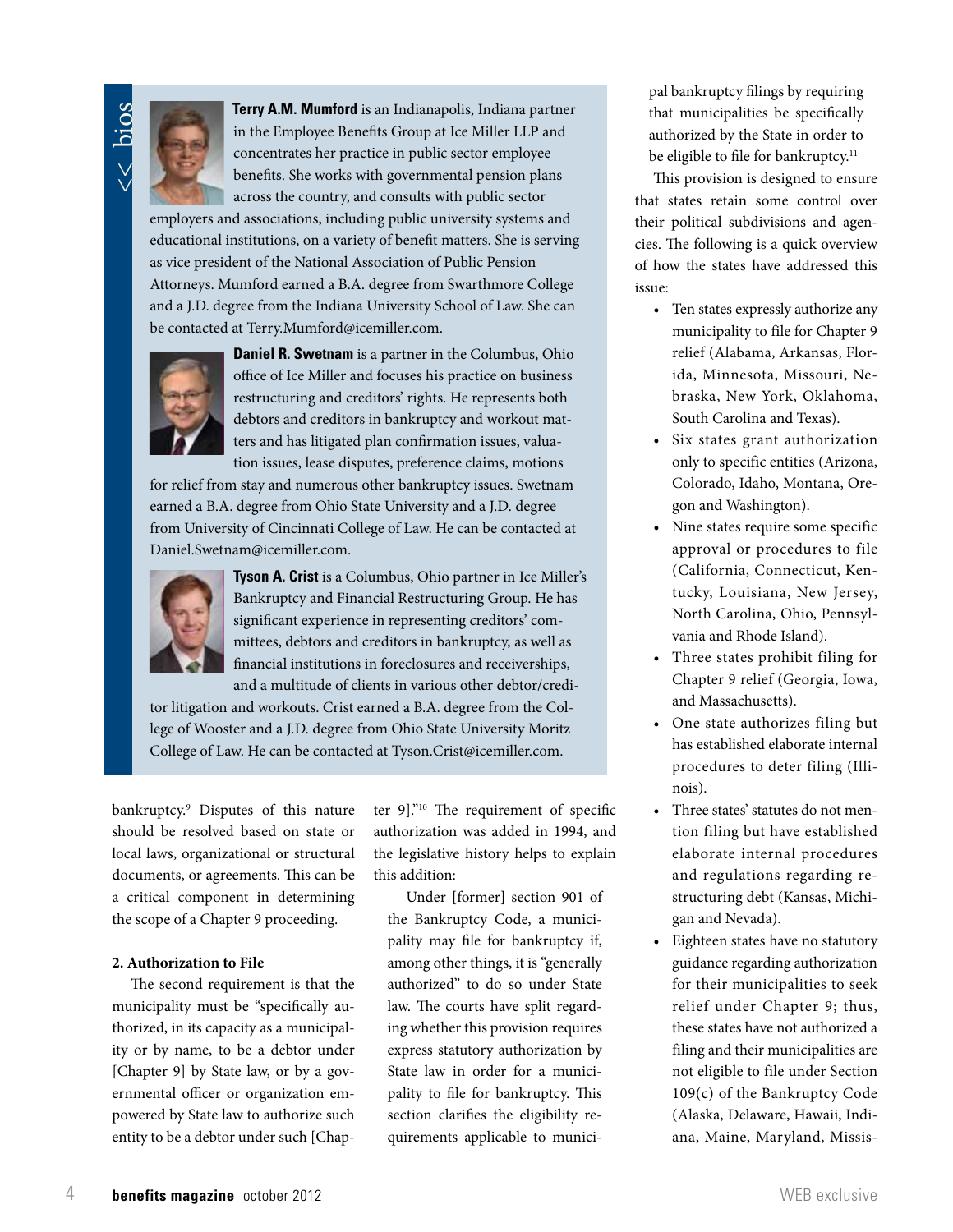sippi, New Hampshire, New Mexico, North Dakota, South Dakota, Tennessee, Utah, Vermont, Virginia, West Virginia, Wisconsin and Wyoming).

The table in this article identifies the specific statutory authority in each state that authorizes Chapter 9 filings, as well as those states that have not enacted such authority.

#### **3. Insolvency**

The third requirement to be eligible for Chapter 9 relief is that a municipality must be insolvent.<sup>12</sup> For a municipality, the Bankruptcy Code defines *insolvency* as a financial condition in which the municipality is "(i) generally not paying its debts as they become due unless such debts are the subject of a bona fide dispute; or (ii) unable to pay its debts as they become due."13 Subsection (i) deals with the ability to pay current debts while Subsection (ii) is forward looking.<sup>14</sup> Subsection (i) requires general nonpayment of debts as they become due; failure to pay a single debt or class of debts that is only a small portion of budgeted expenditures does not satisfy Subsection (i).<sup>15</sup> Courts have held that under Subsection (ii), the municipality must prove that as of the petition date, it is unable to pay debts as they become due in the current fiscal year or, based on an adopted budget, in its next fiscal year.<sup>16</sup> The analysis is made on a cash flow basis.<sup>17</sup>

Insolvency is a hotly contested issue in many Chapter 9 cases. For example, in *Vallejo*, there was an eight-day hearing on the motion to dismiss, much of which focused on whether the city had established insolvency. Among other things, the unions that objected to the filing argued the city had not exhausted all efforts to avoid the filing. The issue of solvency was a primary focus on appeal, and the bankruptcy appellate panel for the Ninth Circuit described the argument as follows: "According to the Unions, Vallejo should have pillaged all of its component agency funds, ignoring bond covenants, grant restrictions, and normal GASB and GAAP practices, to subsidize its General Fund. The bankruptcy court found that taking such actions defied fiscal prudence."<sup>18</sup> Both the bankruptcy court and the bankruptcy appellate panel rejected the unions' arguments.<sup>19</sup> A municipality is not required to actually run out of money and suffer a default before meeting this element.

In the next few years it may become easier for many municipalities to satisfy the insolvency requirement under the forward-looking subsection—Subsection (ii) of the Bankruptcy Code definition of *insolvency*—when two newly approved Governmental Accounting Standards Board (GASB) statements take effect.<sup>20</sup> Under these new standards, municipalities will be required to calculate and disclose undercontributions, net pension liabilities<sup>21</sup> and fiduciary net position.<sup>22</sup> This will likely become another area of controversy because of the various numbers that financial reports and actuarial valuations will be reflecting.

## **4. Desire to Effect a Plan**

The fourth requirement is that the municipality "desires to effect a plan to adjust such debts."<sup>23</sup> A Chapter 9 case cannot be filed to evade creditors or as a negotiating ploy.<sup>24</sup> This is primarily a subjective inquiry, which can be satisfied by actions before filing, such as attempting to resolve claims; submitting a draft plan of adjustment; or other similar evidence.<sup>25</sup>

#### **Negotiation With Creditors**

The fifth and final requirement for eligibility, which can be met in one of several alternative ways, is that the municipality must (a) have obtained the agreement of a majority of its creditors; (b) have negotiated with its creditors in good faith, but failed to obtain the agreement of a majority of its creditors; (c) be unable to negotiate with creditors because it would be impracticable; or (d) reasonably believed that a creditor may attempt to obtain a preferential transfer.<sup>26</sup>

#### **5. Determination on Eligibility**

Many of the reported cases concerning Chapter 9 deal with objections to eligibility for relief.<sup>27</sup> If any of the above five requirements is not met, the court may dismiss the petition.28 If the petition is not dismissed, then the court shall enter an "order for relief" under Chapter 9.<sup>29</sup>

## What Happens if Eligible

If a bankruptcy court determines that a debtor (municipality) is eligible for Chapter 9 relief, the municipality is given a period of time, determined by the court on a case-bycase basis, to formulate a plan for adjustment of its debts.<sup>30</sup> Only the municipality itself can submit a plan. $31$  As an example of the timing for the submission of a plan, the city of Vallejo filed its petition in May 2008 and confirmed its plan of adjustment in November 2011 (while accruing over \$8 million in fees and expenses). More recently, Jefferson County, Alabama filed its Chapter 9 petition on November 9, 2011 and, as of the date of this article, has not submitted a proposed plan of adjustment. In very general terms, unless all classes of creditors consent, a plan of adjustment must provide creditors with all they can reasonably expect under the circumstances.<sup>32</sup>

During this period, prior to submission and confirmation of a plan, control by a bankruptcy court is very limited. Section 901 of the Bankruptcy Code identifies those sections of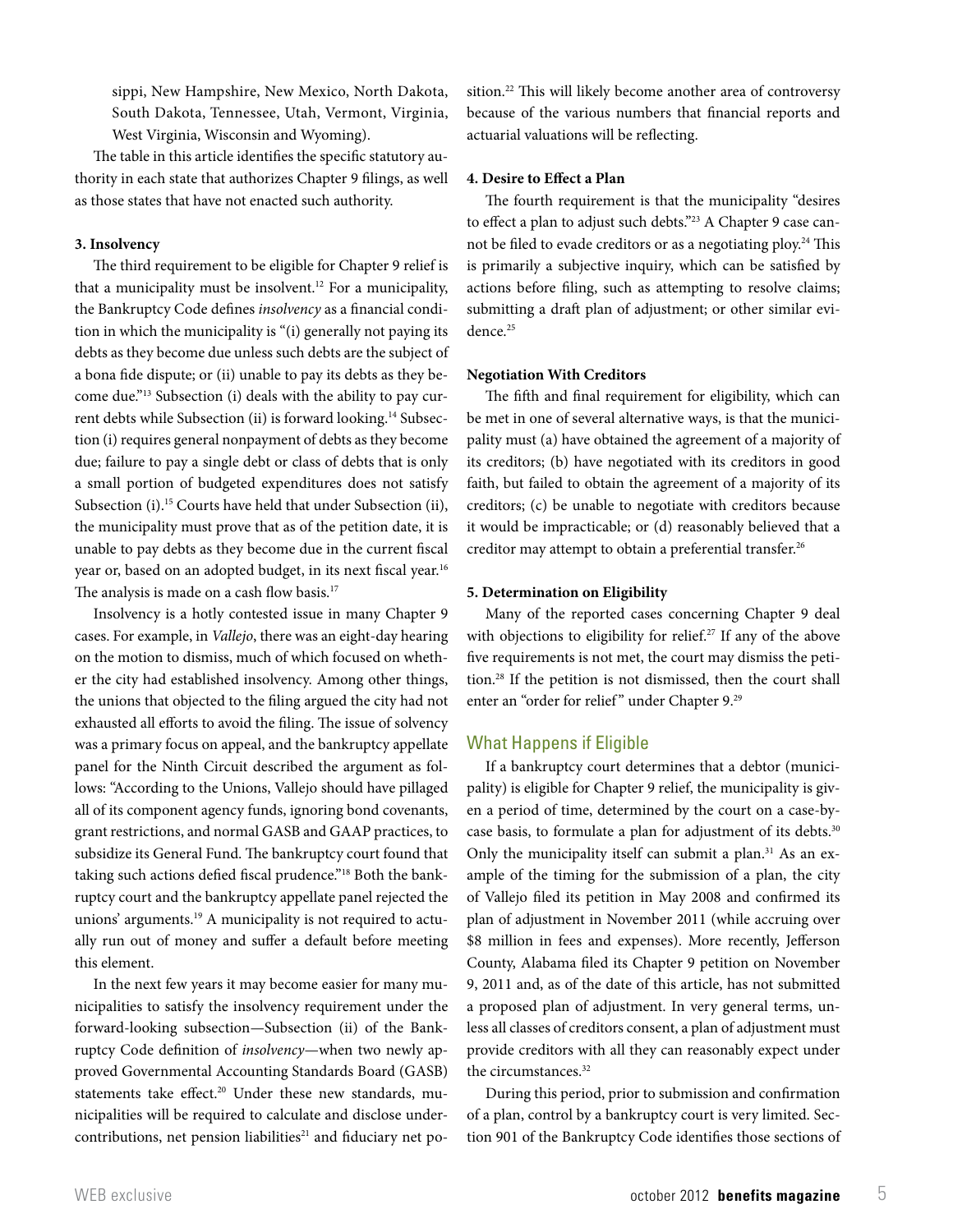the Code that are applicable in a Chapter 9. While certain sections of the Code are applicable, some key sections that are not applicable in a Chapter 9 proceeding include Sections 327 and 330 (concerning court supervision of retention of professionals); 363 (concerning sales of assets outside the ordinary course of business and use of cash collateral<sup>33</sup>); 541 (defining property of the estate); and many of the provisions of Chapter 11. A bankruptcy court cannot control the use of cash and cannot interfere with the political or governmental powers of the municipality, "unless the [municipality] consents or the plan so provides."34

# Issues for Public Retirement Systems to Consider

Although many factors contribute to and are considered when a municipality determines to file for Chapter 9 relief, a municipality's liabilities to public retirement systems may well be a primary focus of the proceedings.<sup>35</sup> Various studies have estimated the aggregate unfunded liabilities for public sector retirement and health benefits to be in excess of \$1 trillion.<sup>36</sup> The treatment of such benefits can arise in a number of settings. Some of these are discussed below. It is important to understand that much of this is uncharted territory. In fact, from 1986 to 2011, there were only 263 petitions for Chapter 9 relief filed nationwide, and in the last 40 years most of the petitions have been filed by utility districts.<sup>37</sup> As a result, and because these issues are often avoided through compromise, there are few cases that actually confront the issues discussed below.

## **Trust Funds Held by a System**

Trust funds actually held by a retirement system, whether by previous contributions from the municipality or the employee, will not be part of the Chapter 9 proceeding because they are not the municipality's property. As previously noted, Section 541 of the Bankruptcy Code, which defines what is property of the estate, is not applicable in Chapter 9 proceedings.<sup>38</sup> Further, Section 902(1) states that " 'property of the estate', when used in a section that is made applicable in a [Chapter 9] case . . . means property of the debtor."39 In short, the existing trust assets in a retirement system will not be utilized to satisfy obligations owed to the municipality's other creditors. Trustees should make sure that the parties to the bankruptcy are aware of, and do not run afoul of, this important distinction.

# **Benefits for Current Employees— Rejection of Collective Bargaining Agreement**

One of the Code provisions available to a Chapter 9 debtor (municipality) is the power to assume or reject executory contracts<sup>40</sup> pursuant to Section 365 of the Bankruptcy Code.<sup>41</sup> Current collective bargaining agreements are considered to be *executory contracts*. Thus, municipalities can seek to reject their obligations for the payment of benefits (e.g., employer pension contributions, employer health insurance contributions) under an existing collective bargaining agreement. The municipality does not have to comply with the more stringent criteria for rejecting collective bargaining agreements found in Chapter 11.42 Instead, the municipality only needs to satisfy the more general requirements for rejection of an executory contract under Section 365, plus an additional element added for collective bargaining agreements by the U.S. Supreme Court in *N.L.R.B. v. Bildisco & Bildisco.*<sup>43</sup>

Under Section 365, a debtor (municipality) must demonstrate that rejection satisfies the business judgment test, i.e., a municipality must show that

the agreement is a burden<sup>44</sup> and that the equities balance in favor of rejecting the agreement. In the context of a collective bargaining agreement, *Bildisco* held that the additional element required before rejection will be permitted is that the bankruptcy court should be persuaded that reasonable efforts to negotiate a voluntary modification have been made and are not likely to produce a prompt and satisfactory solution.<sup>45</sup>

If an executory contract is rejected, the nondebtor party (the union in the case of a collective bargaining agreement) can file a proof of claim for damages arising out of the rejection. In some cases, unions have tried to negotiate a long-term contract prior to a Chapter 9 filing so that, if approved but thereafter rejected in the Chapter 9 proceedings, the rejection damages will be higher.<sup>46</sup>

#### **Benefits to Existing Retirees**

Existing retirees are often a major creditor constituency. As noted above, in the *City of Stockton* case, the largest unsecured creditor was identified as CalPERS with a claim of \$147,500,000 for "unfunded pension costs." As part of a plan of adjustment, a municipality may seek to reduce contribution requirements and benefits as part of an overall cost-savings plan. Pension benefits for existing retirees are often protected by the state's constitution or statutory authority. These protections may be enough to prevent modifications to pension benefits of existing retirees.<sup>47</sup> In many states, however, health care benefits do not enjoy the same protection. The National Conference on Public Employee Retirement Systems has an excellent overview of the relevant provisions in each state.48

In the *Vallejo* case, the amount due for retiree benefit obligations was calculated to be \$215 million. Under the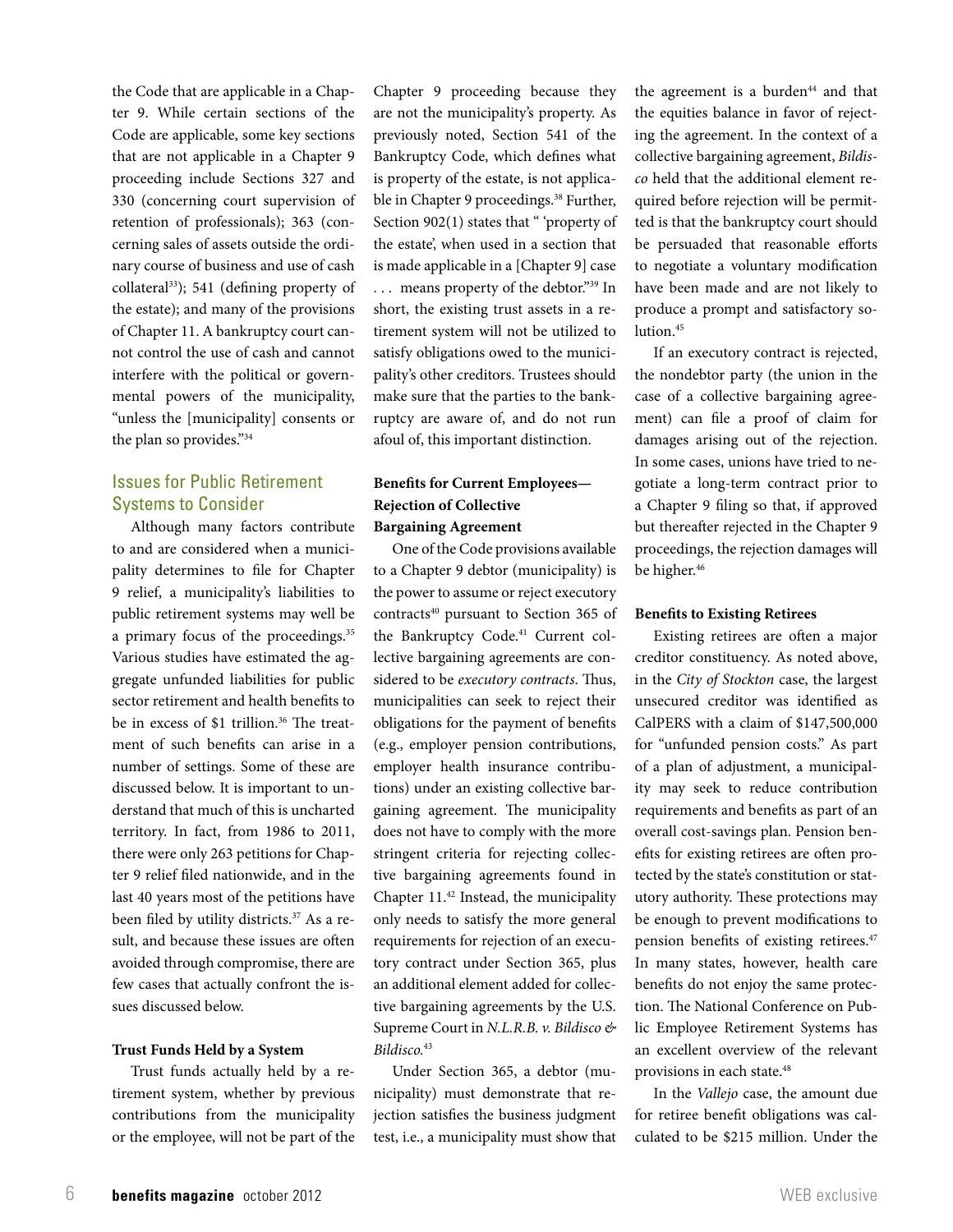plan of adjustment, pension benefits for existing retirees were kept intact, while retirees had to pay a larger portion for health benefits. Retiree benefits for new hires were reduced. In the *City of Stockton* case, the city proposes to eliminate retiree health benefits altogether. Changes of this nature often provoke a large outcry and could lead to heated debates over the use of limited resources for current services rather than benefits for retirees. Retirement system trustees should carefully monitor a municipality's filing to timely address any attempt to modify obligations that would affect the system's ability to pay benefits to existing and future retirees.

#### **Claims**

As part of a Chapter 9 case, the court may set a bar date for creditors, like retirement systems, to file claims against the debtor (municipality). This would include claims for the municipality's liabilities to retirement systems. The amounts of such claims may well be difficult to calculate and, as the case unfolds, may need to be amended. All such claims for liabilities that arose prior to the Chapter 9 proceeding are likely to be treated as general unsecured claims.<sup>49</sup>

#### **What if There Is a Shortfall?**

When there are insufficient funds held by the retirement system to cover current and retiree benefits, the trustees should determine their contractual rights to seek contributions from the municipality. In most circumstances, the system will look to the municipality itself to cover any shortfall; however, in a Chapter 9 case the municipality may seek to alter those obligations. If the municipality is struggling to satisfy current expenses, it may be politically difficult for the municipality to overlook current needs. Ultimately, if the municipality were to have exhausted all of its resources, the unfunded benefits may go unpaid, except as provided for under any plan for adjustment that is ultimately confirmed by the bankruptcy court. Accordingly, trustees will need to assert and fully protect their system's rights as a creditor in the Chapter 9 proceeding.

While not large in size, the city of Pritchard, Alabama provides an interesting example of this issue. The city was advised in 2004 that its pension fund would be exhausted in 2009. When that occurred, the city sought relief under Chapter 9. The 2009 filing was actually the second Chapter 9 filing by the city. In its 2009 case, the city proposed to pay its retirees roughly one-third of their expected benefit.<sup>50</sup> The city's mayor is quoted as saying that "you can't expect to get what we don't have."51 Taken to its logical conclusion, and in the worst-case scenario, if a municipality dissolved, there were insufficient assets in its retirement system and there were no

state protections, the benefits for current retirees and employees could go unpaid.

#### Conclusion

Municipalities, like private sector ventures, are facing a host of financial pressures. In many cases, retirement contributions and benefits are a municipality's largest expenditure. In Chapter 9, a municipality may seek to alter these obligations. When that occurs, retirement system trustees must be vigilant to protect the interests of plan participants. Each case will be unique and will require a careful analysis of the facts and applicable state law as they interact with the provisions of the Bankruptcy Code.

*Authors' notes:* The authors gratefully acknowledge the assistance of Tiffany Lacore in connection with this article.

This article is intended for general information purposes only and does not and is not intended to constitute legal advice. The reader should consult with legal counsel to determine how laws or decisions discussed in the article apply to the reader's specific circumstances.

#### **Endnotes**

1. 11 U.S.C. §§901-946. Hereinafter, the *Bankruptcy Code* shall mean Title 11 of the United States Code.

2. Under Cal. Gov't. Code §53760.3 (West 2012), a municipality must provide a request for neutral evaluation to specified parties. Thereafter, a neutral evaluator is selected to attempt to mediate a resolution in lieu of a filing under Chapter 9. The process runs 60 days, but can be extended by either the municipality or a majority of creditors for an additional 30 days. Once the 60 (or 90) days have run the municipality may seek relief under Chapter 9. In June 2012, the Stockton City Council passed a resolution authorizing the commencement of a proceeding under Chapter 9 as early as June 26, 2012, the 91st day after initiating the process, and the petition was filed on June 28, 2012.

3. U.S. Const. amend. X ("The powers not delegated to the United States by the Constitution, nor prohibited by it to the States, are reserved to the States respectively, or to the people."). It is also partly due to the U.S. Supreme Court decision in 1936 that held the first municipal bankruptcy legislation was "unconstitutional as an improper interference with the sovereignty of the states." 6 Lawrence P. King, *Collier on Bankruptcy* §900.LH[2] at 900-26 900-27 (Alan N. Resnick and Henry J. Sommer, editors, 16th edition).

- 4. 11 U.S.C. §109(c)(1)-(5).
- 5. 11 U.S.C. §109(c)(1).
- 6. 11 U.S.C. §101(40).

7. For a short survey of the types of entities that have and have not been held to be *municipalities* for purposes of Chapter 9, see Sherri Dahl, *What Qualifies as a Municipality under Chapter 9 of the Federal Bankruptcy Law?*, 9 No. 6 Westlaw J. Bankr. 1 (July 6, 2012).

- 8. 468 B.R. 36 (Bankr. D.R.I. 2012).
- 9. *Central Falls,* 468 B.R. at 72 79.
- 10. 11 U.S.C. §109(c)(2).

11. H.R. Rep. No. 103-835, at 59 (1994) (footnote omitted) (emphasis added).

- 12. 11 U.S.C. §109(c)(3).
- 13. 11 U.S.C. §101(32).

14. See, e.g., *In re Boise County,* 465 B.R. 156, 171 (Bankr. D. Idaho 2011).

15. Id.

16. Id. at 172; see also *In re City of Vallejo*, 408 B.R. 280, 290 (B.A.P. 9th Cir. 2009).

17. Id.

<sup>18.</sup> *Vallejo*, 408 B.R. at 293.